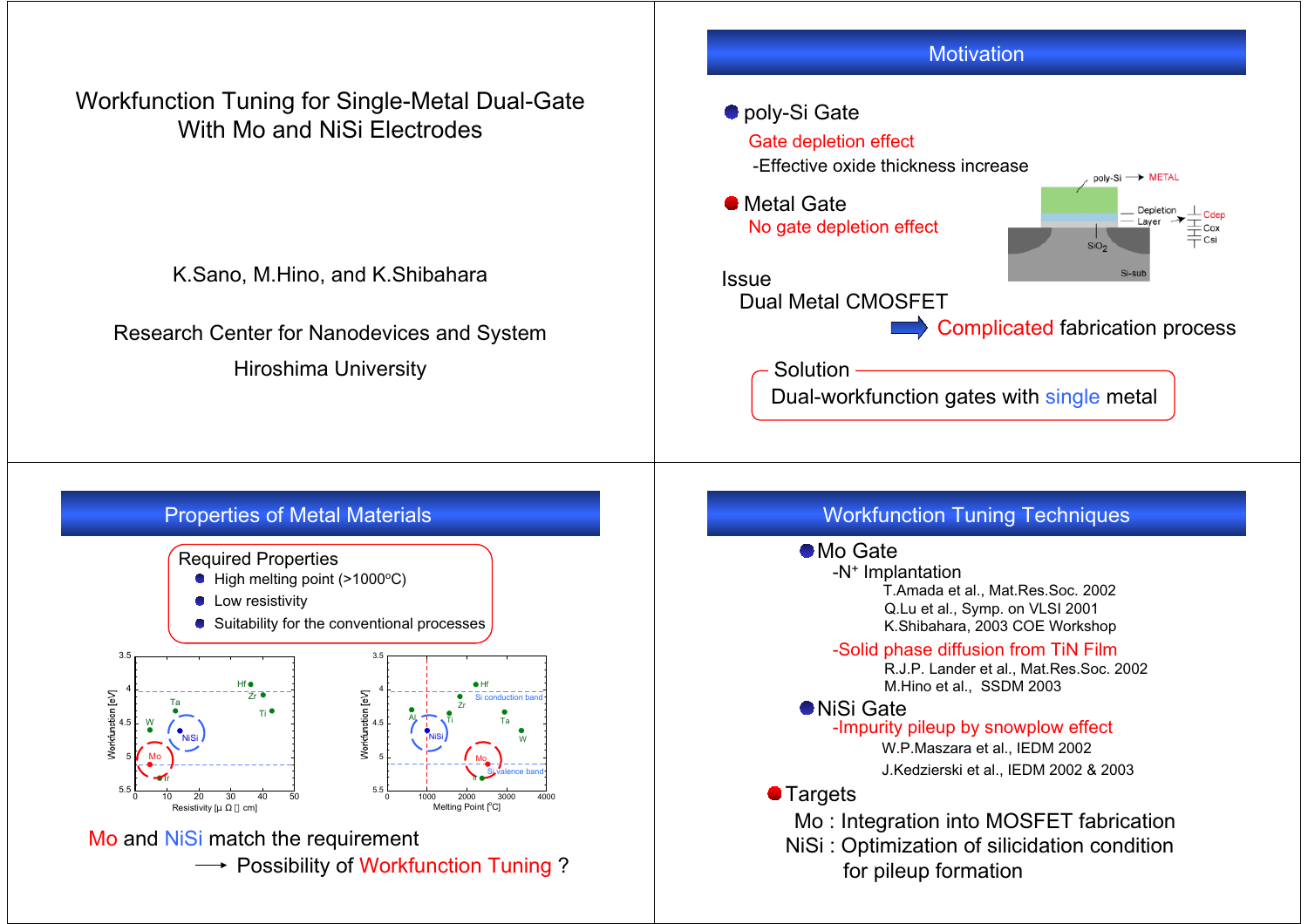## Mo Gate

Solid-Phase Diffusion from TiN Film

#### Workfunction shift

| Diode      | <b>MOSFET</b> |
|------------|---------------|
| $-0.46$ eV | 0eV           |

Nitrogen out-diffusion from Mo gate?

#### This Work

- Nitrogen Profile in Mo MOS structure
- **FET fabrication with modified process** steps



RTA : Solid-phase diffusion Temperature : 800°C Time : 1 min



[K.Shibahara, 2003 COE Workshop]



## Modified Mo Gate MOSFET Fabrication Process

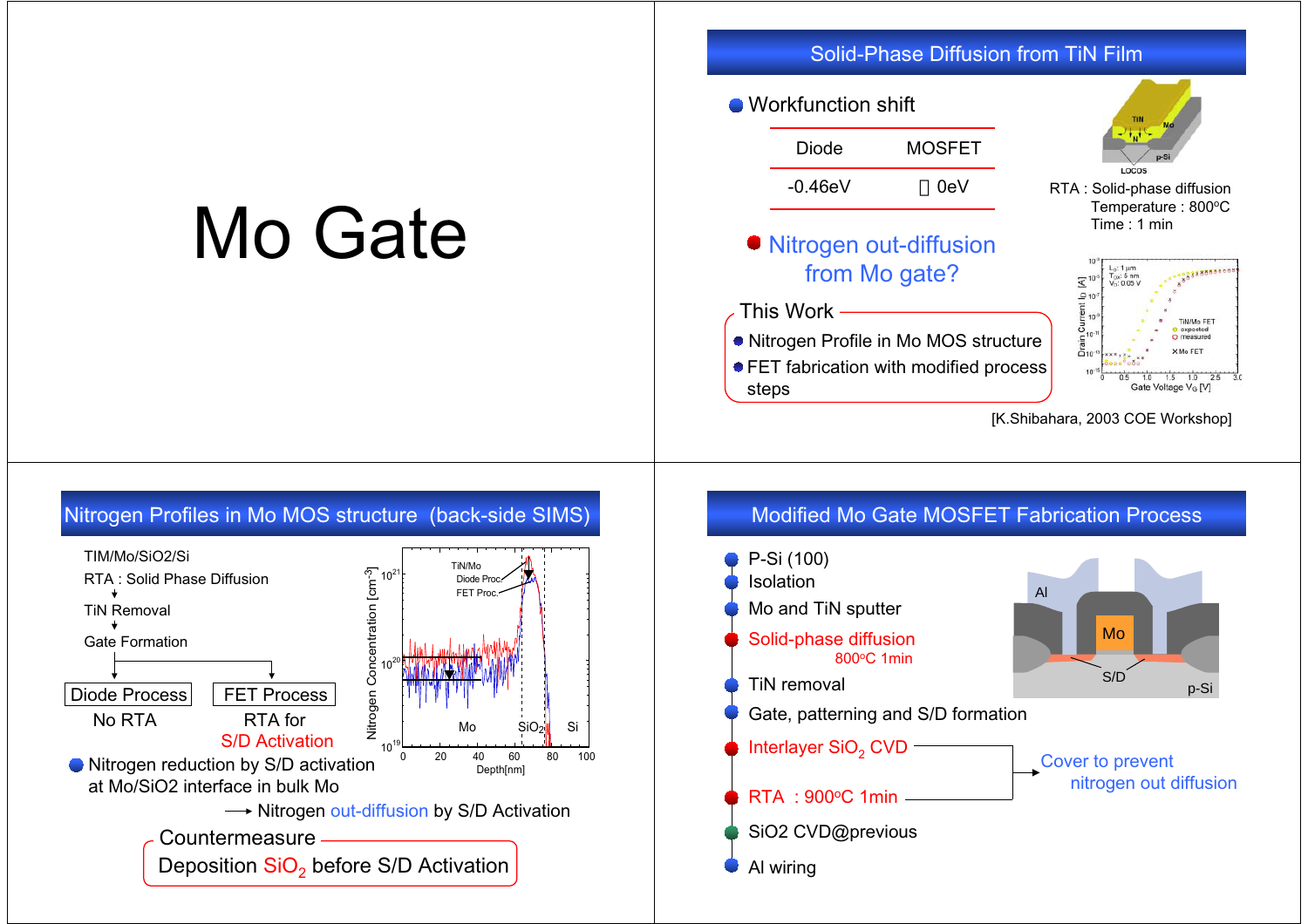## MOSFET I<sub>D</sub>-V<sub>G</sub> Characteristics



# NiSi Gate

## Workfunction adjustment methods for CMOSFET

● Selective Out Diffusion p-Si tub n-MOS p-MOS **Nitrogen out diffusion** Pileup free cover film Nitrogen pileup formation Cover deposition and patterning Annealing for out diffusion

● Selective Diffusion Deposition and pattering of nitrogen diffusion source

Annealing for diffusion, pileup formation and S/D activation



Si-sub

Mo

Mo

### Comparison of silicide materials

● TiSi<sub>2</sub>… Original salicide material Replaced by  $\mathsf{CoSi}_2$  because of severe narrow line effect  $\bullet$  CoSi<sub>2</sub>… Currently most popular for salicided CMOS Superior thermal stability than NiSi NiSi… Small Si consumption Lower contact resistancePoor thermal stability Suitable for sub-90nm CMOS with low temperature BEOL SiO2Source/Drainpoly-Si silicideandCandidate for workfunction tunable gate metal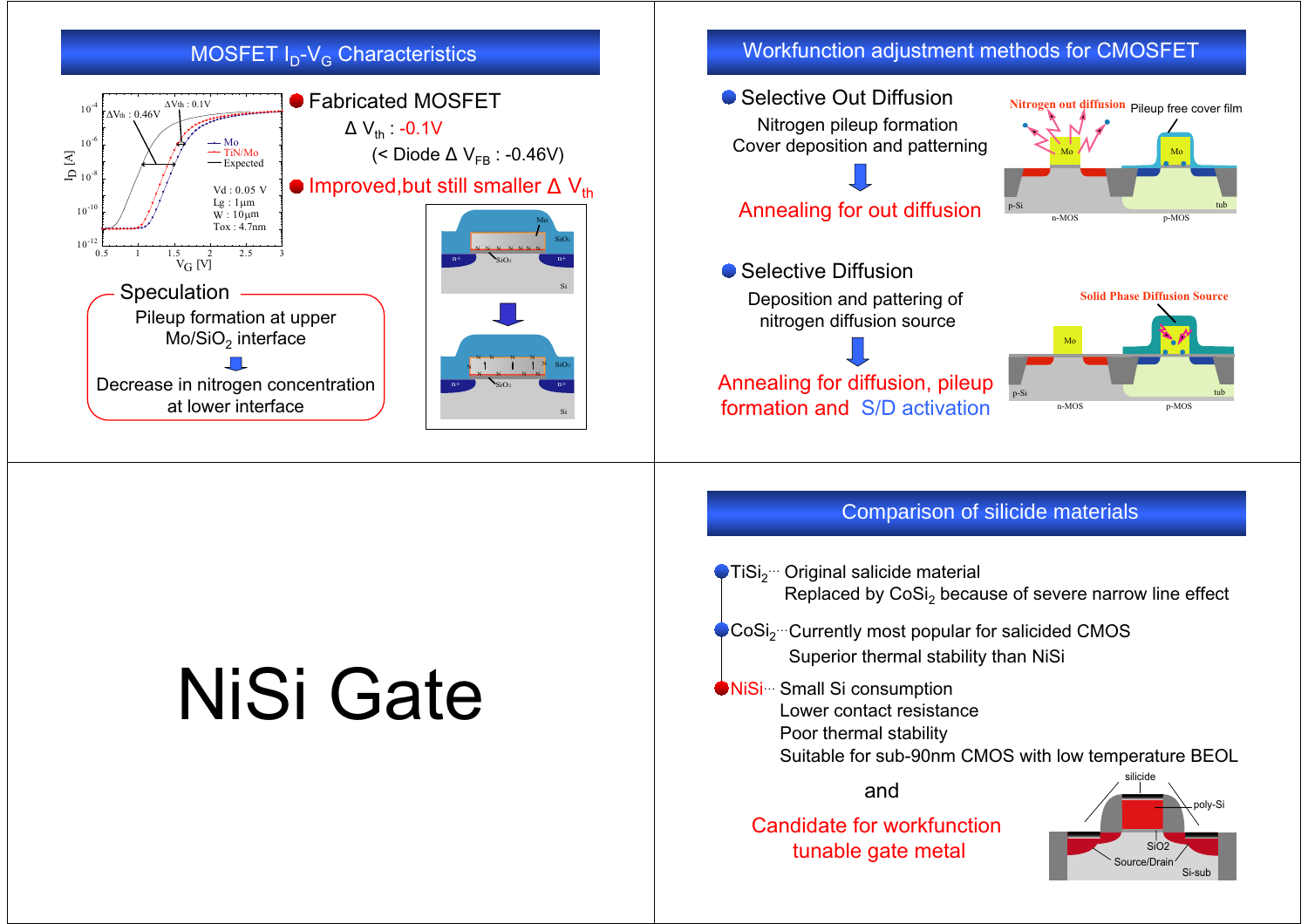## Impurity pileup by snowplow effect in Full-NiSi Gate



Drive away impurities in Si downward when full-silicidation



poly-Si

impurity

## NiSi Gate MOS diodes Fabrication Process





**LOCOS**

#### NiSi Gate MOS Diode C-V Characteristics  $\Delta V_{FB}$  : 0.34V 0 $0.2$ 0.40.6 $_{0.8}$  $-2$   $-1.5$   $-1$   $-0.5$  0 0.5 undoped 400 <sup>o</sup> C4500 º C500 °C Gate Volta ge [V]  $V_{FR}$  $0.34V$  ~0V Silicidation temperature 400,450<sup>o</sup>C 500<sup>o</sup>C

V<sub>FB</sub> increase by <u>lower silicidation temperature</u>

Key parameter to snowplow effect

## Sb depth profiles in NiSi MOS structure